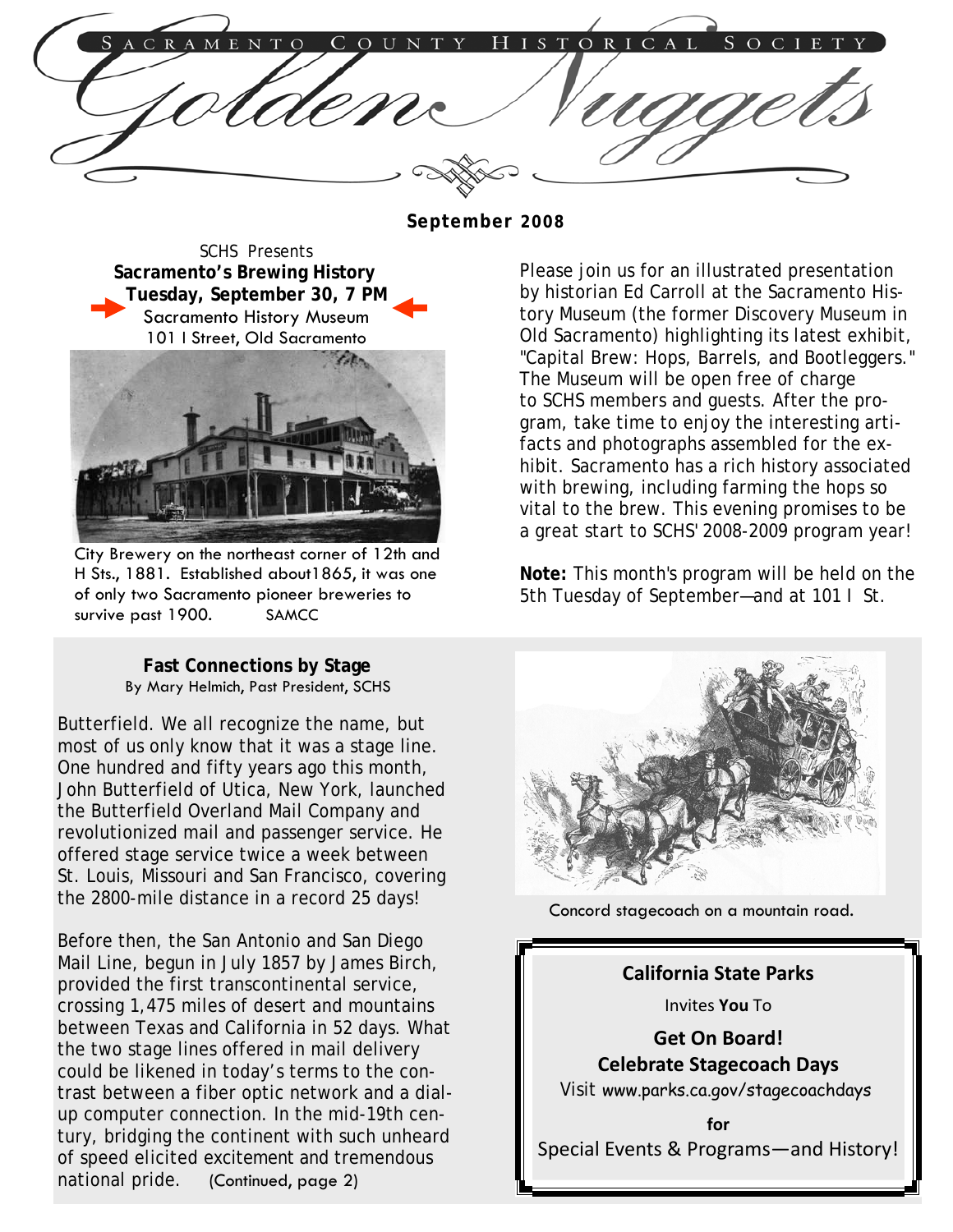The Overland Mail Company followed the socalled "Oxbow Route," skirting the Rocky Mountains and heavy winter snows by traveling south through Texas, the New Mexico Territory, and Southern California, before rolling on to San Francisco. Butterfield, in association with the principals for Wells, Fargo & Company (for the American Express Company) invested more than a million dollars organizing the stage line. They cleared mountain passes, dug water wells, set up about 150 stations, purchased vehicles, horses, mules, and feed, as well as hired 800 employees!

Mail was the stage company's first priority and it went through almost without exception in the 25 days required by federal contract. Adventurous passengers could also travel the entire route for \$200. However, individuals could carry only 25 pounds of baggage. Rolling at breakneck speeds, the stages traveled twentyfour hours a day with no overnight hotel stops—only hurried intervals at stations where the teams were changed and quick meals taken.

Although the Butterfield Overland Mail Co. did not come to Sacramento, it did have an impact on the City. Mail and passengers from the stages traveled up river from San Francisco by steamboat. Here on Sacramento's waterfront, other stage lines vied to transport them further. Butterfield's speedy stages promoted the value of fast connections—something still appreciated in California.



Loading passengers in San Francisco Harper's Weekly, December 11, 1858

**The Southern Pacific Shops Railyards Project National Register Update**  By William Burg



C. P. R. R., Shops, Sacramento, Cal., J.J. Reilly, Marysville, Calif., [187-?]. View looks northwest across Sutter Lake. At left are Hammer shop and Rolling Mill. Power House Tower is at right rear. Photo © CSRM Library

For the past year, difficult negotiations have been underway between four local preservation groups—including the Sacramento County Historical Society—and Thomas Enterprises, the developer of Sacramento's historic Central Pacific (later Southern Pacific) Railroad Shops. Discussions of the footprint of the historic district proposed for the National Register of Historic Places also involve the Sacramento Old City Association (SOCA), the California State Railroad Museum Foundation, and the Sacramento Trust for Historic Preservation. In recent months, these partners have met with Thomas Enterprises and representatives of California's Office of Historic Preservation (OHP) to try to finalize boundaries for the district. OHP will make recommendations to Registry officials. Opinions remain divided, but discussion continues.

The original proposed district was to include a football-shaped area, following the historic route of the Central Pacific main line on the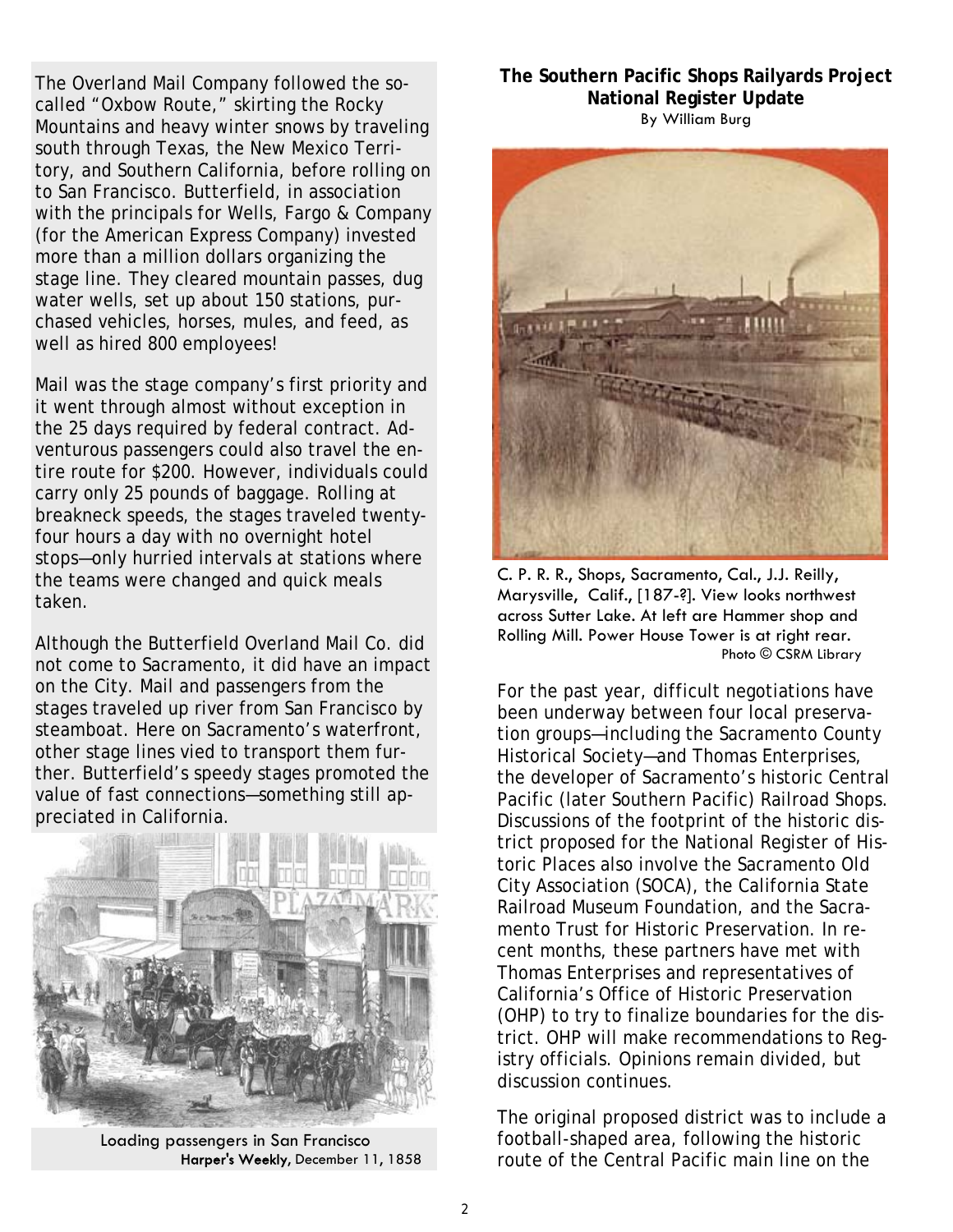north, and the southern edge of the existing Shops buildings to the south, with a long tail of land extending to Front and K Street, where the Central Pacific Railroad officially began with the 1863 groundbreaking. All parties agree that the Shops buildings in the center are significant, and should obviously be part of a district, but the outer boundaries are less clear. Over the past year, the nomination area has changed, moving closer to the Shops buildings and existing tracks to the south and east, but retaining the old railroad line as its northern boundary.

To be included in a National Register Historic District, a property must exhibit both significance and integrity. Significance is defined as the importance of the site to history. This includes consideration of its relationship to the general patterns of American history, the lives of historically significant individuals, its artistic or craftsmanship values, or the potential for archaeological remains to be discovered. Integrity is a measure of how intact the site is, compared to its state during the period of its significance. The Shops buildings are largely intact, but the remains of the Transcontinental Railroad right of way are a more complex issue.

Even though there are currently rails on part of the route, and rails were only recently removed from much of the right of way, railroad tracks are hard to justify for historic districts.**\*** Often this is because railroad tracks, ties and roadbed are replaced over their operating life, leaving little original historic material behind. Unless the applicants can clearly show that there are existing artifacts along the railroad's route, objects that can be protected, preserved and interpreted, the district's proposed boundaries will be difficult to defend.

Thomas Enterprises is open to the idea of a historic district, but is concerned that a district could limit future uses of the land around the Shops. They are also worried that a National Register District that differs from the City of Sacramento's current more narrowly defined historic district would invalidate the Environmental Impact Report generated for

the Railyards project. If a National Register district is approved, tax credits for historic preservation would significantly aid the efforts of Thomas Enterprises—along with State Parks and the Railroad Museum Foundation—to restore the Shops buildings. A property cannot be declared a National Register Historic District unless a majority of property owners agree to the nomination, so without Thomas Enterprises' agreement, the nomination will not take place.

For all parties, this process is a learning experience. OHP staff must base their considerations on the significance and integrity of the site, not its potential future uses, marketability and current plans, or the desires of the community. Their recommendations regarding the nomination are passed along to the State Historical Resources Commission and the Keeper of the National Register. A successful nomination will require more meetings, more information, and more work by all parties to reach a mutually beneficial agreement.

William Burg is a graduate student in the CSUS Public History program, a board member of the Sacramento Old City Association, and author of Sacramento's Streetcars and Sacramento's Southside Park, Arcadia Publishing. He has been a docent at the California State Railroad Museum for five years.

\*Editor's note: Promontory Point, Utah, where the Central Pacific and Union Pacific railroad lines joined to complete the transcontinental railroad in 1868, is now part of Golden Spike National Historic Site.



Looking east from the Jibboom Street bridge, over the yard tracks of the Southern Pacific shops complex. The historic shops buildings, center of the proposed district, are to the right beyond Interstate 5.